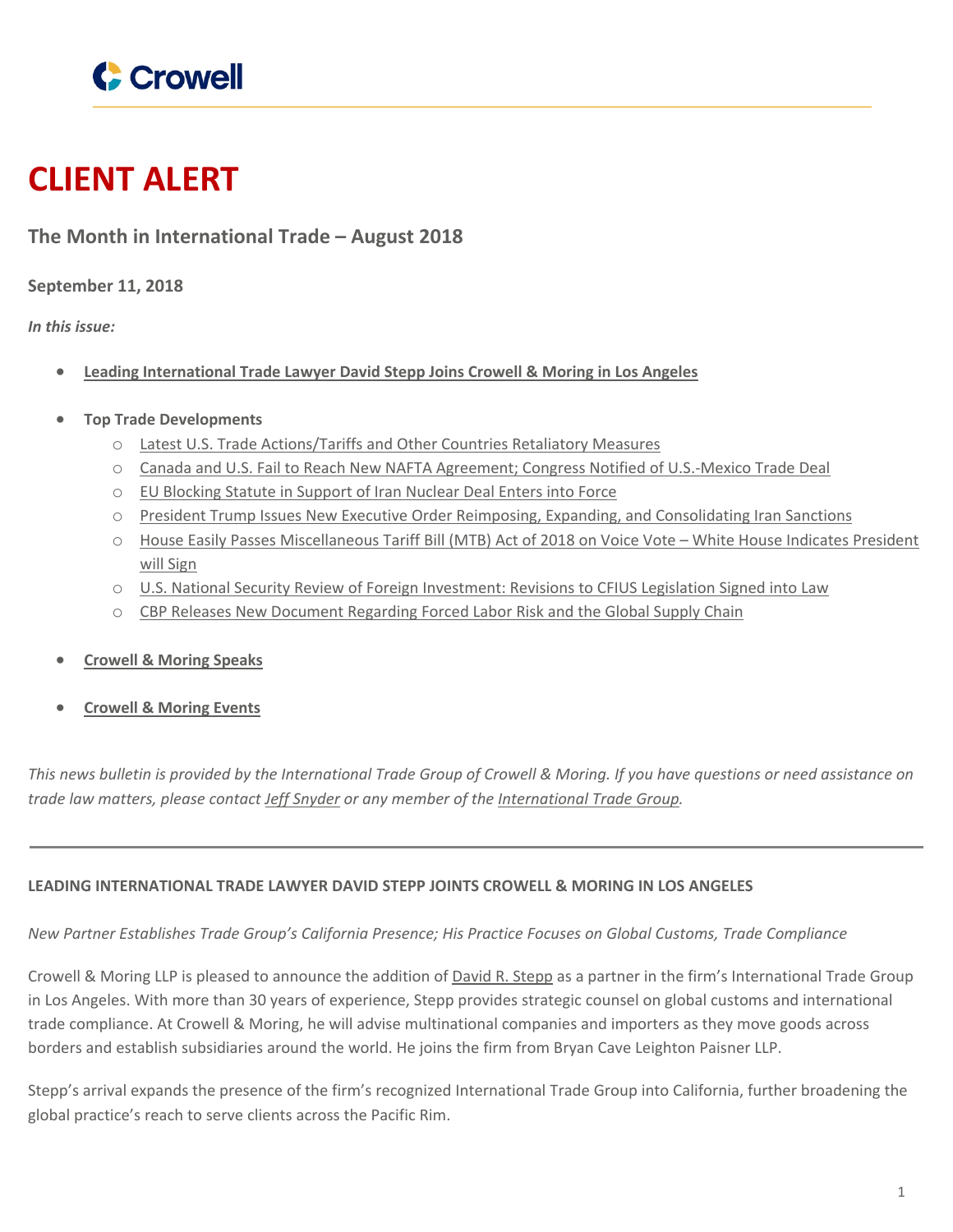

For more on David's arrival at Crowell, [please](https://www.crowell.com/NewsEvents/PressReleasesAnnouncements/Leading-International-Trade-Lawyer-David-Stepp-Joins-Crowell-Moring-in-Los-Angeles) click here.

## **TOP TRADE DEVELOPMENTS**

#### **LATEST U.S. TRADE ACTIONS/TARIFFS AND OTHER COUNTRIES RETALIATORY MEASURES**

Finding it hard to stay on top of the latest in tariff increases?

<span id="page-1-0"></span>Please click here [anytime](https://www.cmtradelaw.com/2018/06/latest-u-s-trade-actions-tariffs-and-other-countries-retaliatory-measures/) for the latest actions, covered products rate increases, and effective dates.

*For more information, contact: Dan Cannistra, Robert Holleyman, Bob LaFrankie, Spencer Toubia, Ru Xiao-Graham, Cherie Walterman*

## **CANADA AND U.S. FAIL TO REACH NEW NAFTA AGREEMENT; CONGRESS NOTIFIED OF U.S.-MEXICO TRADE DEAL**

Canada and the U.S. failed to reach agreement on a new NAFTA following ministerial meetings from August 29-31 and September 5-7. The U.S. previously reached bilateral agreement with Mexico on a preliminary deal on August 27. Among the key outstanding issues are the U.S. objective of opening up Canada's dairy market and the Canadian objective of maintaining Chapter 19 of the original NAFTA's dispute settlement for antidumping and countervailing duty cases.

Despite the breakdown in U.S.-Canada talks, the Trump administration notified to Congress its intent to sign an agreement with Mexico on August 31, noting also the possible inclusion of Canada if agreement is eventually reached. The notification begins the 90-day timeline under Trade Promotion Authority (TPA) after which the administration can, according to USTR, legally sign an agreement with both Mexico and Canada. Although there are some legal questions as to whether adding Canada after the notification would fulfill TPA notification requirements, it is not likely to face significant challenge (most would like to see Canada included in the agreement).

60 days prior to signature, however, the Trump administration is still required under TPA to publish the text of the new NAFTA agreement, meaning a text must be agreed to and released by October 1 in order to achieve the administration's goal of a signed agreement before December 1, when Mexican President Enrique Pena Nieto's term ends. **This likely means that Canada and the U.S. would have to agree on terms by the start of October, if not before.**

If no agreement with Canada is reached, it remains possible that the Trump Administration would seek to terminate the existing NAFTA and replace it with the preliminary agreement reached with Mexico on August 27.

According to USTR fact sheets, the preliminary agreement with Mexico includes the following:

Market access: Maintains zero tariffs on originating agricultural and industrial products.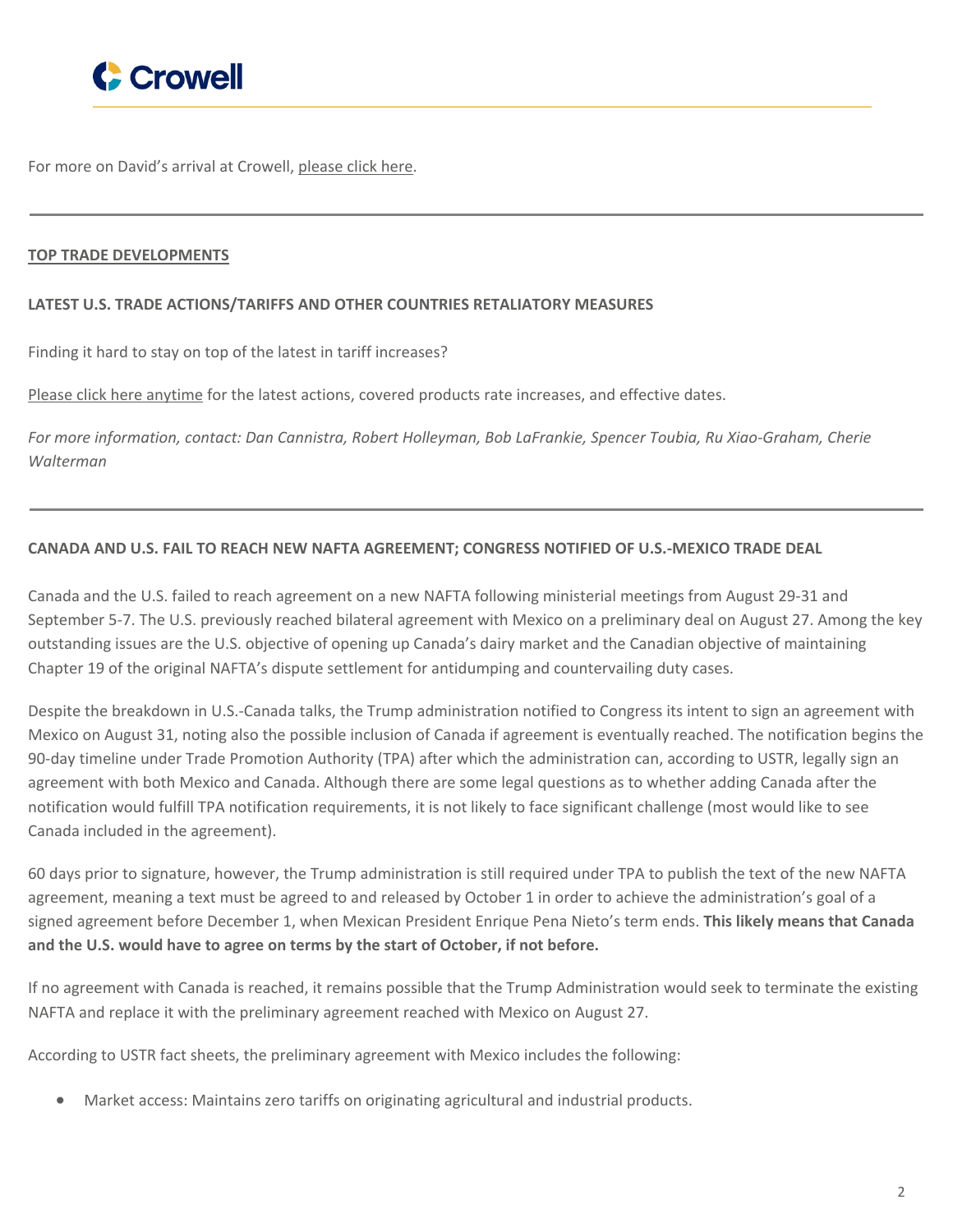

- Autos/Auto parts: Requires 75 percent of auto content to be made in Mexico or the United States and 40-45 percent of automobile content be made by workers earning at least \$16/hour in order to qualify for duty-free treatment; it is unclear if existing facilities will be exempted from this requirement.
- Other industrial products: Strengthens rule of origin for other industrial products such as chemicals, steel-intensive products, glass, and optical fiber.
- Textiles: Limits rules that allow for non-originating inputs to qualify for duty-free treatment, including for sewing thread, pocketing fabric, narrow elastic bands, and coated fabric.
- Agriculture: Enhances rules for sanitary and phytosanitary standards and protects use of certain geographical indicators (GIs).
- Intellectual property: Protects biologics data for 10 years, extends minimum copyright terms to 75 years, and enhances patent and trademark protections.
- Digital trade: Minimizes localization requirements on data storage and processing, limits requirements for disclosure of proprietary source code and algorithms, and limits civil liability of Internet platforms for hosting non-IP content.

According to press reports, the agreement also includes the following:

- Sunset clause: Requires the U.S. and Mexico to renew the agreement 6 years after entry into force, for the agreement to extend beyond a 16 year-period.
- Investor-State Dispute Settlement (ISDS): Limits ISDS protections outside of the oil and gas, energy, telecommunications, and infrastructure sectors.
- Autos/Auto parts: While not made explicit, reports suggested that Mexico could receive an exception from supplemental import duties arising from the national security investigation into autos and auto parts. This suggests that the U.S. is still considering implementing new supplemental import duties on autos and auto parts pursuant to Section 232 of the Trade Expansion Act of 1962.

<span id="page-2-0"></span>Replacing NAFTA with a bilateral U.S.-Mexico deal would raise the [significant](https://www.cmtradelaw.com/2018/08/u-s-and-mexico-announce-preliminary-agreement-in-principle-on-nafta-renegotiation-canada-joins-talks/) legal and political concerns noted in our August 29 [post](https://www.cmtradelaw.com/2018/08/u-s-and-mexico-announce-preliminary-agreement-in-principle-on-nafta-renegotiation-canada-joins-talks/) on Crowell's International Trade Law blog.

*For more information, contact: Robert Holleyman, Dan Cannistra, Melissa Morris, Evan Yu*

## **EU Blocking Statute in Support of Iran Nuclear Deal Enters into Force**

On August 7, 2018, EU's newly [updated](http://europa.eu/rapid/press-release_IP-18-4805_en.htm) Blocking Statute entered into force. The Blocking Statute generally forbids EU citizens and established entities, residents, and persons physically in the EU from complying with a variety of U.S. measures imposing secondary sanctions on Iran, including the Iran Sanctions Act of 1996, the Iran Freedom and Counter-Proliferation Act of 2012, the National Defense Authorization Act for Fiscal Year 2012, and the Iran Threat Reduction and Syria Human Rights Act of 2012.

The Blocking Statute also makes foreign court judgments based on these sanctions ineffective in the EU and allows EU operators to recover damages arising from U.S. extraterritorial sanctions from the persons or entities causing those damages.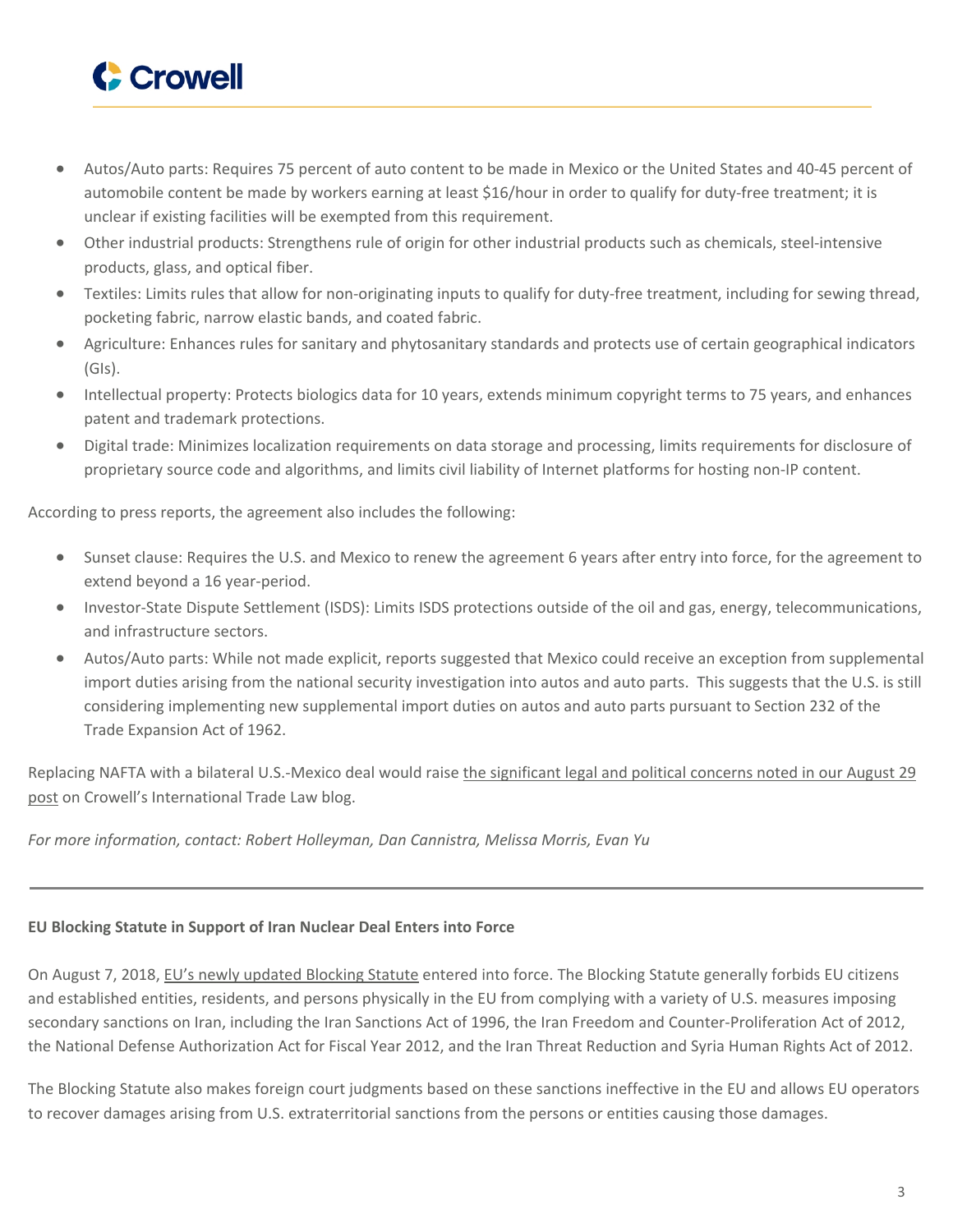

<span id="page-3-0"></span>*For more information, contact: Michelle Linderman, Ade Johnson*

## **President Trump Issues New Executive Order Reimposing, Expanding, and Consolidating Iran Sanctions**

On Monday, August 6, 2018, President Trump issued a new Executive Order (New Iran EO) that reimposes Iran sanctions previously revoked as part of the Joint Comprehensive Plan of Action (JCPOA), consolidates the relevant authorities into one single document, and broadens the scope of previous sanctions restrictions. This action coincides with the expiration of the 90 day wind down period for a number of transactions previously authorized as part of the Agreement. OFAC also updated and issued additional Frequently Asked Questions with respect to this New Iran EO.

## **Reimposition of Sanctions Authorities and Revocation of Previous EO's**

In accordance with President Trump's May 8, 2018 decision to [withdraw](https://www.whitehouse.gov/briefings-statements/remarks-president-trump-joint-comprehensive-plan-action/) from the JCPOA, the New Iran EO reimposes the relevant provisions of EOs 13574, 13590, 13622, and 13645 previously revoked by EO 13716. Accordingly, as of 12:01 a.m. eastern daylight time (EDT) Tuesday, August 7, 2018 sanctions targeting the following areas were reinstated:

- The purchase or acquisition of U.S. dollar banknotes by the Government of Iran.
- Iran's trade in gold or precious metals.
- The direct or indirect sale, supply, or transfer to or from Iran of graphite, raw, or semi-finished metals such as aluminum and steel, coal, and software for integrating industrial processes.
- Significant transactions related to the purchase or sale of Iranian rials or the maintenance of significant funds or accounts outside the territory of Iran denominated in the Iranian rial.
- Purchase, subscription to, or facilitation of the issuance of Iranian sovereign debt.
- Iran's automotive sector.

Further, as of August 7, 2018, the wind down period terminated for transactions related to the export/re-export of Iran commercial passenger aircraft pursuant to General License I, and transactions regarding U.S. imports of, and dealings in, Iranianorigin foodstuffs and carpets, and related letters of credit and brokering services. The next wind down deadline is November 4, 2018, and relates to transactions pursuant to General License H, and sanctions targeting the following areas: Iran's port operators and shipping/ship-building sectors; petroleum-related transactions; financial transactions and specialized messaging services with the Central Bank of Iran; underwriting and insurance services; and Iran's energy sector.

The New Iran EO also revokes EOs 13716 and 13628 and supersedes these authorities by incorporating the blocking sanctions previously provided in sections 2 and 3, and subsection 3(c) respectively.

## **Expansion of Sanctions in Effect Prior to JCPOA**

The New Iran EO further broadens the scope of sanctions in effect prior the implementation of the JCPOA, January 16, 2016. OFAC details this expansion in [Frequently](https://www.treasury.gov/resource-center/faqs/Sanctions/Pages/faq_iran.aspx#eo_reimposing) Asked Question # 601, and we have summarized those changes below: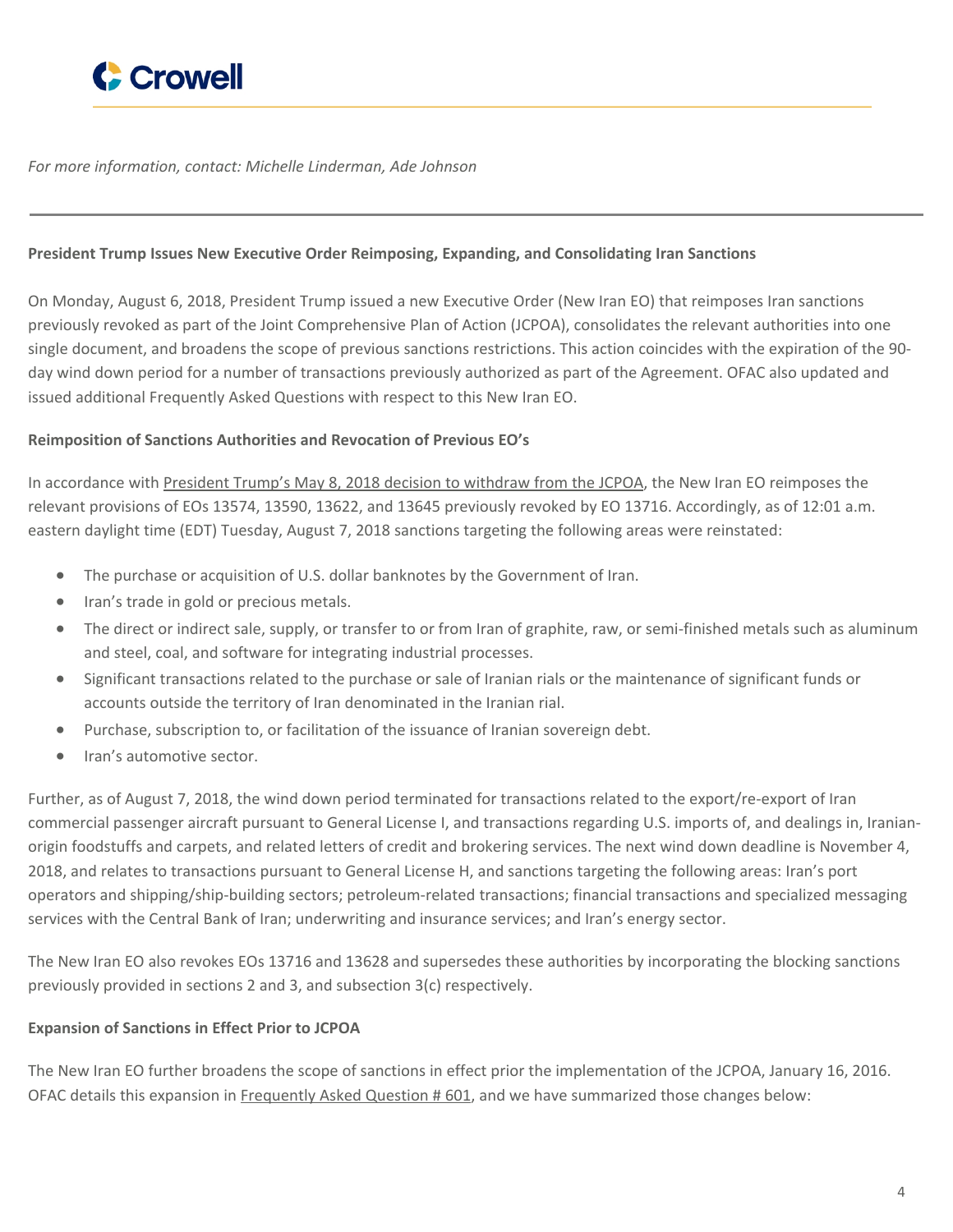

- **New Designation Authority:** The New Iran EO provides new authority to designate as Specially Designated Nationals (SDNs) any person that on or after November 5, 2018, provided material support, or goods and services in support of, persons designated for engaging in the following transactions: (1) providing support, or goods and services in support of the purchase or acquisition of U.S. bank notes or precious metals by the GOI; (2) providing support, or goods and services in support of the National Iranian Oil Company (NIOC), the Naftiran Intertrade Company (NICO), or the Central Bank of Iran (CBI); or (3) being part of the Iranian energy sector, shipping, or shipbuilding sectors, being a port operator in Iran, or providing significant support of persons designated under section  $1244(c)(1)(A)$  of the Iran Freedom and Counter-Proliferation Act of 2012 (IFCA) or other SDNs.
- **New Restrictions on Financial Institutions**: The New Iran EO provides the authority to prohibit or significantly restrict correspondent and payable-through accounts of foreign financial institutions determined to have knowingly conducted or facilitated significant transactions on or after November 5, 2018, with persons designated pursuant to the new authorities described above.
- **Expanded Menu of Sanctions for Petroleum Transactions**: The New EO expands the menu of sanctions available to be imposed on persons that on or after November 5, 2018, knowingly engaged in significant transactions related to Iranian petroleum products and petrochemicals, including: (1) Visa restrictions on controlling officers and shareholders; (2) certain secondary sanctions on principal executive officers of a SDN; and (3) prohibitions on investing in or purchasing debt and equity instruments from a sanctioned person.
- **Expanding Restrictions on Foreign Subsidiaries of U.S. Companies**: The New EO also expands sanctions restrictions on foreign subsidiaries of U.S. owned or controlled companies by prohibiting transactions with persons blocked for any of the following activity: (1) providing material support for, or goods and services in support of, persons designated pursuant to Iran sanctions; and (2) being part of the Iranian energy sector, shipping, or shipbuilding sectors, being a port operator in Iran, or providing significant support of persons designated under section 1244(c)(1)(A) of the Iran Freedom and Counter-Proliferation Act of 2012 (IFCA) or other SDNs. Note that this expanded restriction does not eliminate the authorization to wind down transactions pursuant to General License H by November 4, 2018.

## **Implications**

The expansion of pre-JCPOA sanctions may come as some surprise to the business community but largely fall within the Trump Administration's new policy towards Iran. In his May 8th National Security [Memorandum,](https://www.whitehouse.gov/presidential-actions/ceasing-u-s-participation-jcpoa-taking-additional-action-counter-irans-malign-influence-deny-iran-paths-nuclear-weapon/) President Trump hinted that the process of restoring sanctions could entail revising relevant sanctions regulations. These revisions make clear that after the November 4th wind-down date, any person, including U.S. persons, that attempts to directly or indirectly provide support in any way to persons designated under pre-JCPOA sanctions restrictions will also risk designation.

These renewed and expanded U.S. sanctions against Iran create an increasingly complex landscape for companies operating globally, as it is impossible to comply with both sets of restrictions. However, a few large European companies have [already](https://www.reuters.com/article/us-iran-nuclear/renewed-u-s-sanctions-target-irans-economy-tehran-cool-on-talks-idUSKBN1KR1N3) [suspended](https://www.reuters.com/article/us-iran-nuclear/renewed-u-s-sanctions-target-irans-economy-tehran-cool-on-talks-idUSKBN1KR1N3) plans to invest in Iran.

<span id="page-4-0"></span>*For more information, contact: Jeff Snyder, Ade Johnson*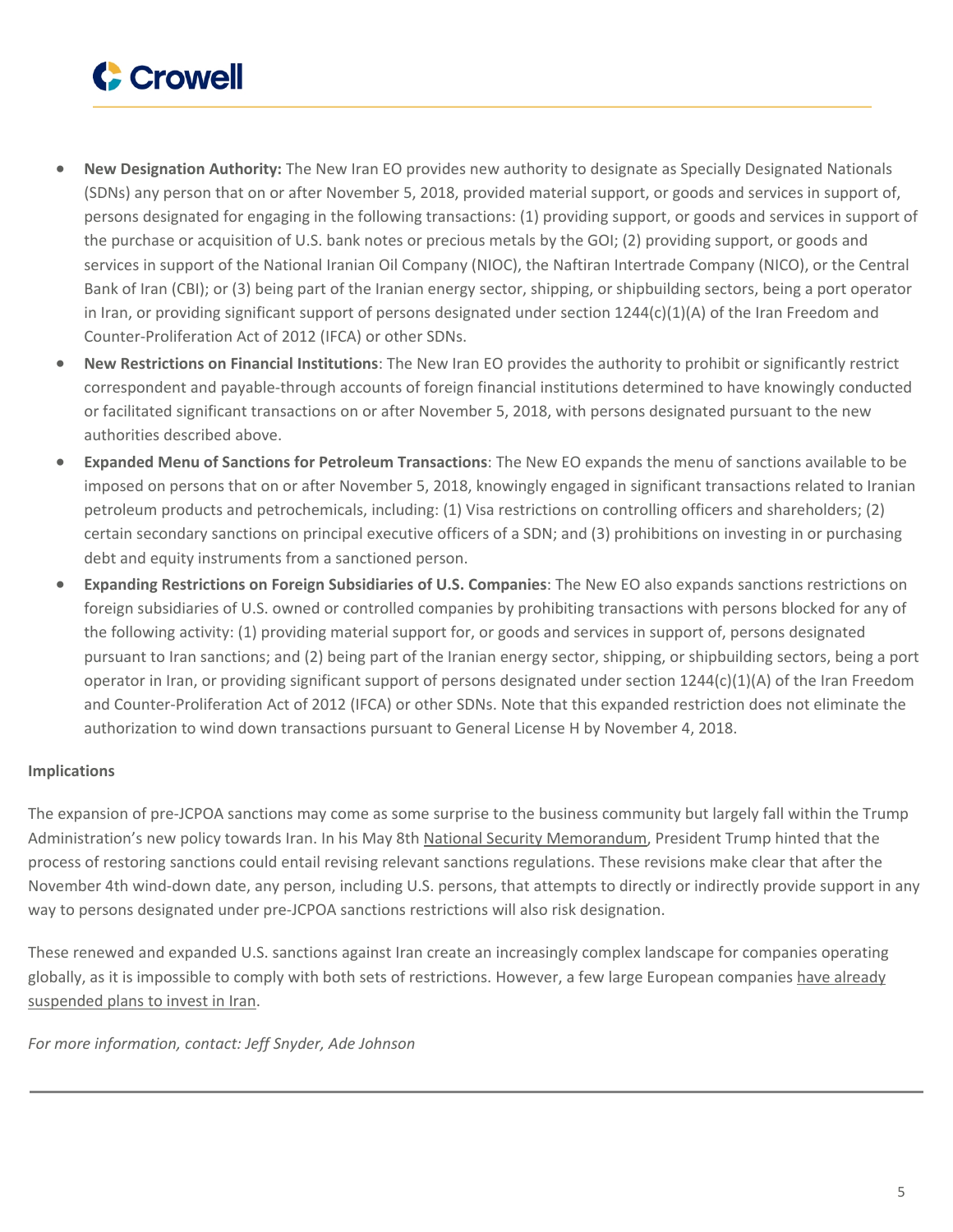

## **HOUSE EASILY PASSES MISCELLANEOUS TARIFF BILL (MTB) ACT OF 2018 ON VOICE VOTE – WHITE HOUSE INDICATES PRESIDENT WILL SIGN**

On September 4, 2018, the House agreed to Senate amendments made to the [Miscellaneous](https://www.congress.gov/bill/115th-congress/house-bill/4318/actions?q=%7B%22search%22%3A%5B%22HR+4318%22%5D%7D&r=1) Tariff Bill (MTB) Act of 2018 last month, moving the legislation to the president for signature. The White House reportedly indicated President Trump will sign the bill. The last MTB passed by Congress expired on December 31, 2012.

Once signed into law, the bill would cut or eliminate tariffs on articles such as chemicals, footwear, toasters, and roughly 1,660 other items made outside the United States. Roughly half of those items are produced in China and there is an overlap between MTB and the Section 301 tariffs in effect, and those being considered.

Section 1664 states the effective date is on or after the 30th day after the date of the enactment of the Act. It provides for duty suspensions and reductions through December 31, 2020.

The next MTB petition cycle will be in the Fall of 2019.

<span id="page-5-0"></span>The purpose of MTB is to reduce or eliminate what many businesses claim are unfair, out-of-date and/or anticompetitive taxes.

*For more information, contact: John Brew, Frances Hadfield, Aaron Marx, Spencer Toubia, Edward Goetz*

## **U.S. NATIONAL SECURITY REVIEW OF FOREIGN INVESTMENT: REVISIONS TO CFIUS LEGISLATION SIGNED INTO LAW**

On August 13, 2018, the president signed the National Defense Authorization Act for Fiscal Year 2019 which includes the Foreign Investment Risk Review Modernization Act of 2018 (FIRRMA) updating national security reviews performed by the Committee on Foreign Investment in the United States (CFIUS).

Some FIRRMA provisions are effective immediately, but the effective date of others requires formal rulemaking to be completed within the next 18 months. Included in the provisions effective immediately is a lengthening of the review process (including the ability to provide limited 15-day extensions) and express authority to suspend transactions pending review or to enter into interim mitigation while the review proceeds.

The FIRRMA provision authorizing a filing fee of up to \$300,000 is effective immediately, and could perhaps be implemented sooner than the other regulations mandated by the Act. Awaiting rulemaking and industry input are such reform provisions as providing for voluntary (and in some cases mandatory) short form declarations.

Implementation of the provisions arguably expanding the Committee's jurisdiction, or at least codifying CFIUS's broad interpretation of its existing authority, such as review certain real estate transactions and non-controlling investments involving "critical technologies," "critical infrastructure" or "sensitive personal data of U.S. citizens" will also be addressed in rulemaking. The CFIUS Chair has 180 days to submit an implementation plan to Congress.

<span id="page-5-1"></span>*For more information, contact: Alan W.H. Gourley, Addie Cliffe, Paul Rosen, Jana del-Cerro*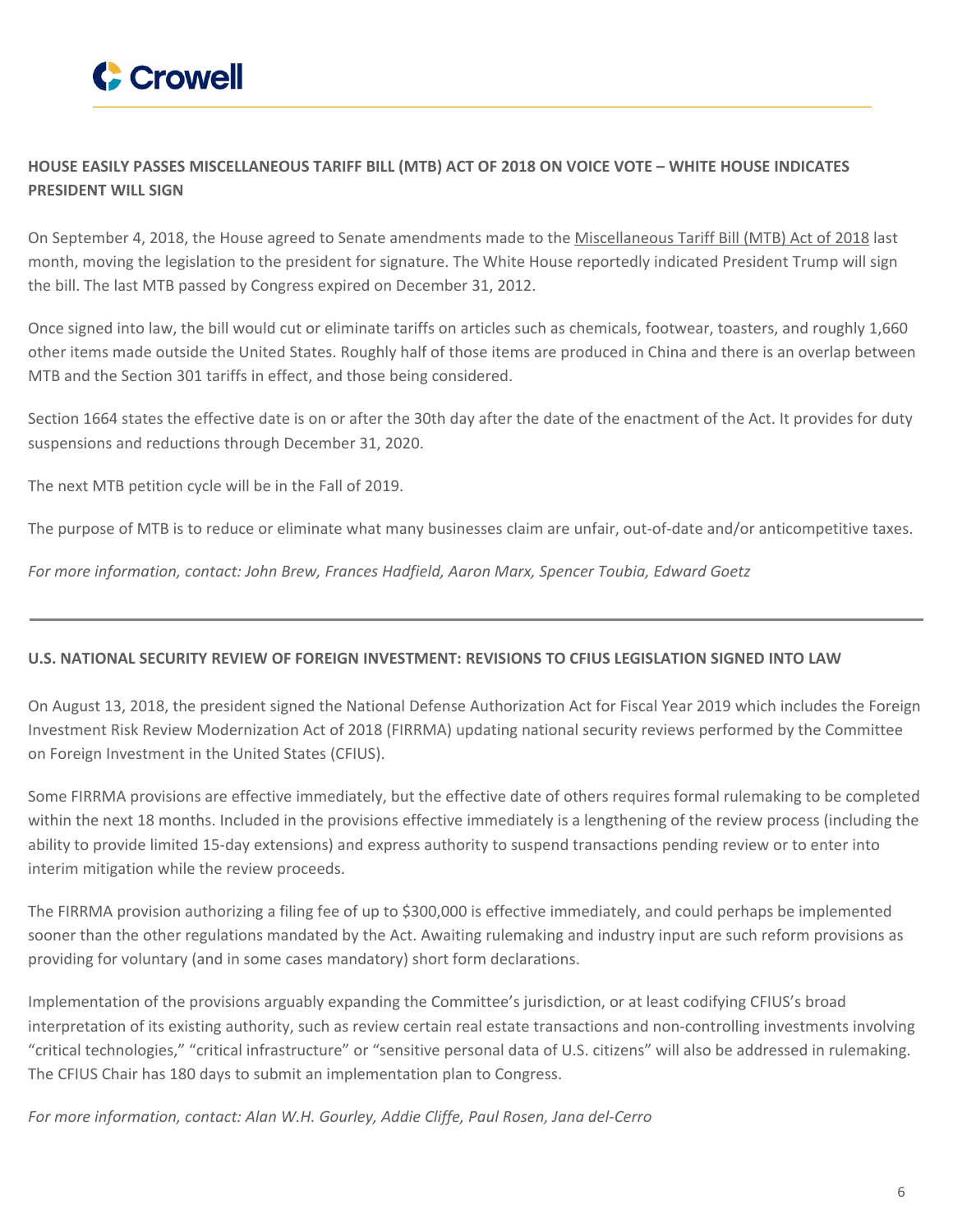

## **CBP RELEASES NEW DOCUMENT REGARDING FORCED LABOR RISK AND THE GLOBAL SUPPLY CHAIN**

On August 17, 2018, U.S. Customs and Border Protection (CBP) published a document entitled, "[Responsible](https://www.cbp.gov/sites/default/files/assets/documents/2018-Aug/CBP%20Responsible%20Business%20Practices%20on%20Forced%20Labor_v4%20%28FINAL%20with%20Publication%20Number%29.pdf) Business Practices on [Forced](https://www.cbp.gov/sites/default/files/assets/documents/2018-Aug/CBP%20Responsible%20Business%20Practices%20on%20Forced%20Labor_v4%20%28FINAL%20with%20Publication%20Number%29.pdf) Labor Risk in the Global Supply Chain", which provides details regarding the best practices for importers of goods into the U.S. The agency indicated that the guidelines were published in order to further CBP's strategic goal to stop the importation of goods produced with forced labor. The Office of Trade also recommends the adoption of the Department of Labor (DOL) Comply Chain principles in order to create a social compliance system. To this end, the DOL has made an APP available for download called [Sweat](https://www.dol.gov/general/apps/ilab) & Toil, which identifies problematic countries, commodities, and types of exploitation.

Finally, CBP's Responsible Business Practices document recommends that a company review the [Organisation](http://mneguidelines.oecd.org/guidelines/) for Economic Cooperation and [Development](http://mneguidelines.oecd.org/guidelines/) (OECD) Guidelines for Multinational Enterprises because they provide non-binding principles and standards for responsible business conduct in a global context consistent with applicable laws and internationally recognized standards. These guidelines are the only multilateral and comprehensive code of responsible business conduct that governments have agreed to promote.

<span id="page-6-0"></span>*For more information, contact: Frances Hadfield, Edward Goetz*

## **CROWELL & MORING SPEAKS**

<span id="page-6-1"></span>Jeff [Snyder](https://www.crowell.com/Professionals/Jeffrey-Snyder) has been invited to speak at the World Customs [Organization's](https://www.eiseverywhere.com/ehome/picard2018/690329/) 13th annual Picard Conference in Malatya, Turkey, October 9-11, 2018. Jeff will speak on 'Global Trends in Customs Matters' showcasing the articles and issues addressed in the Global Trade & CustomsJournal (Jeff serves as the General Editor) over the past year. Jeff will also moderate a panel at the invitation of the WCO Research Unit.

## **CROWELL & MORING EVENTS**

## The Potential Effects of Brexit on U.K. Sanctions Law and How Compliance Officers Can Prepare for the Switch

Crowell & Moring Partner Michelle [Linderman](https://www.crowell.com/professionals/Michelle-Linderman) is co-presenting a webinar, in association with SanctionsAlert.com on September 13, 2018 on "The Potential Effects of Brexit on U.K. Sanctions Law and How [Compliance](http://sanctionsalert.com/20180713upcoming/) Officers Can Prepare for the Switch." Michelle's co-presenter is Susan Lake, the regional compliance head of Swiss Re's Reinsurance Business Unit.

You can register at the link below.

[Register](https://www.regonline.com/registration/Checkin.aspx?EventID=2499759) Online (\$195)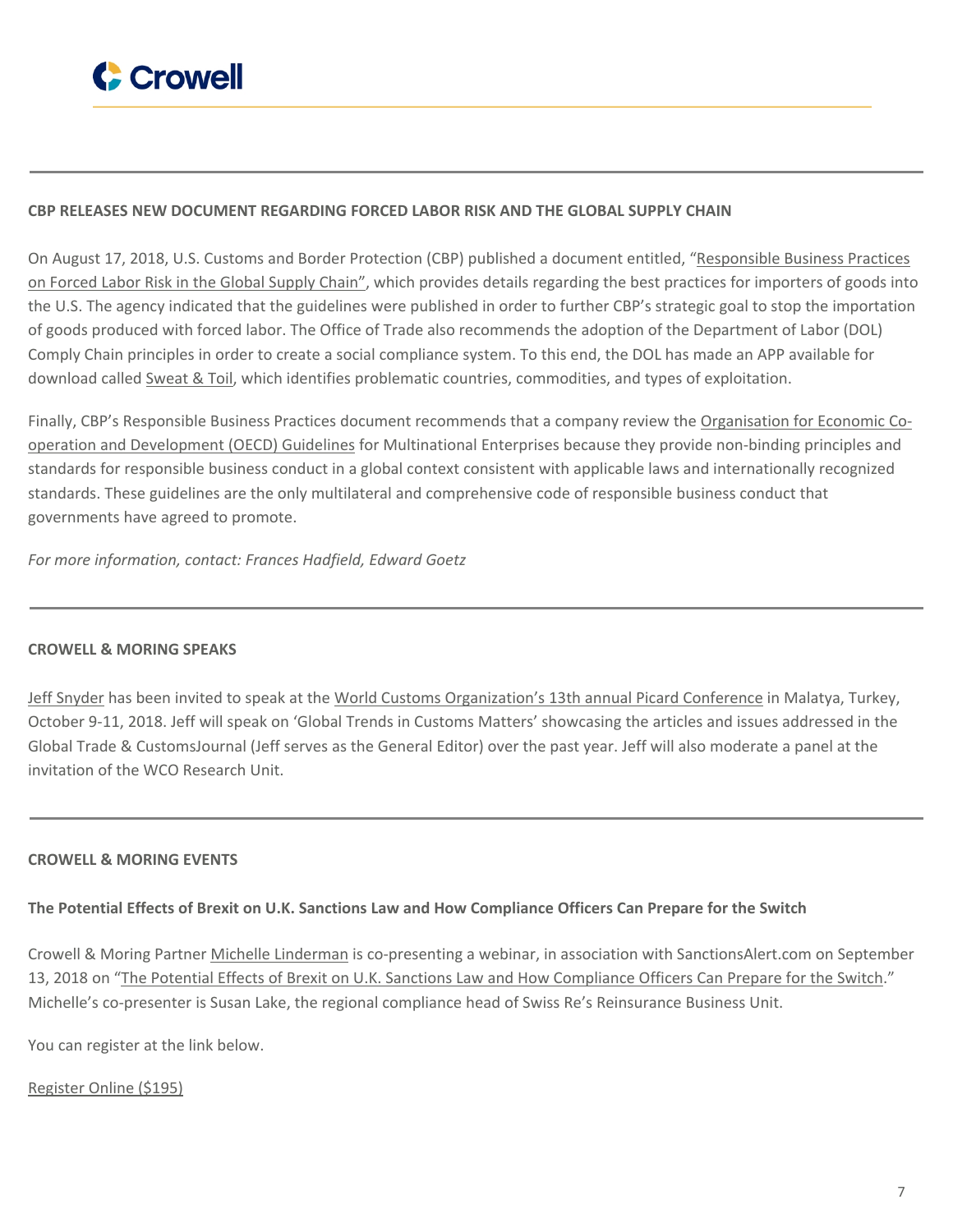

**Date:** September 13, 2018 **Time:** 10:00 – 11:15 AM EDT (3:00 – 4:15 PM in Amsterdam)

The U.K. currently derives its power to implement sanctions from European law, regardless of whether they originated at the U.N., E.U., or OSCE. Since June 2016's 'Brexit' decision, when the U.K. voted to leave the E.U., it has been unclear how the U.K. will implement sanctions policy after the divorce.

The new Sanctions and Anti-Money Laundering Bill, which received Royal Assent earlier this year, provides the U.K. powers to impose, update, and lift sanctions and AML regimes after the U.K. leaves the E.U. in March 2019. But will the U.K. sanctions landscape stay the same, or is it likely to change drastically?

## **In this SanctionsAlert.com webinar, you will learn:**

- What powers will be derived from the new U.K. Sanctions and Anti-Money Laundering Bill and how this will change (or not change) the sanctions landscape.
- What the potential effect of Brexit on U.K. Sanctions Law will be as well as how Compliance Officers can prepare for the switch.

## **Doing Business with Asia: Developments in Trade, IP, Investment and Dispute Settlement**

## **September 20, 2018 | Los Angeles, CA**

**Starts:** 12:30 PM (PDT) **Ends:** 7:00 PM (PDT) **Site:** Crowell & Moring **Address:** 515 South Flower Street, Los Angeles, CA 90071 [\(view](https://www.google.com/maps/place/Crowell+%26+Moring+LLP+-+Los+Angeles+Office/@34.0515427,-118.2569367,15z/data=!4m2!3m1!1s0x0:0xc053a0f4ea5a8e27?sa=X&ved=2ahUKEwiz-riijrvcAhWiTd8KHajIDp4Q_BIwC3oECAkQCw) map)

This event will showcase the Inter-Pacific Bar Association (IPBA) to lawyers in the U.S., with a focus on the hot issues for 2018, including international trade under the "new rules" of the Trump Administration.

The sessions are designed to address the important matters facing international business in Asia, with speakers from key IPBA jurisdictions, led by IPBA Committee members, including the Corporate Counsel Committee. IPBA Leadership, including those involved in future annual conferences, has been invited and will discuss plans for upcoming events in Singapore, China, and Japan, among others.

Partner Jeffrey L. [Snyder](https://www.crowell.com/Professionals/Jeffrey-Snyder) will be presenting during this event.

## For more [information](https://www.crowell.com/NewsEvents/Events/Doing-Business-with-Asia-Developments-in-Trade-IP-Investment-and-Dispute-Settlement) and to register, click here.

For more information, please contact the professional(s) listed below, or your regular Crowell & Moring contact.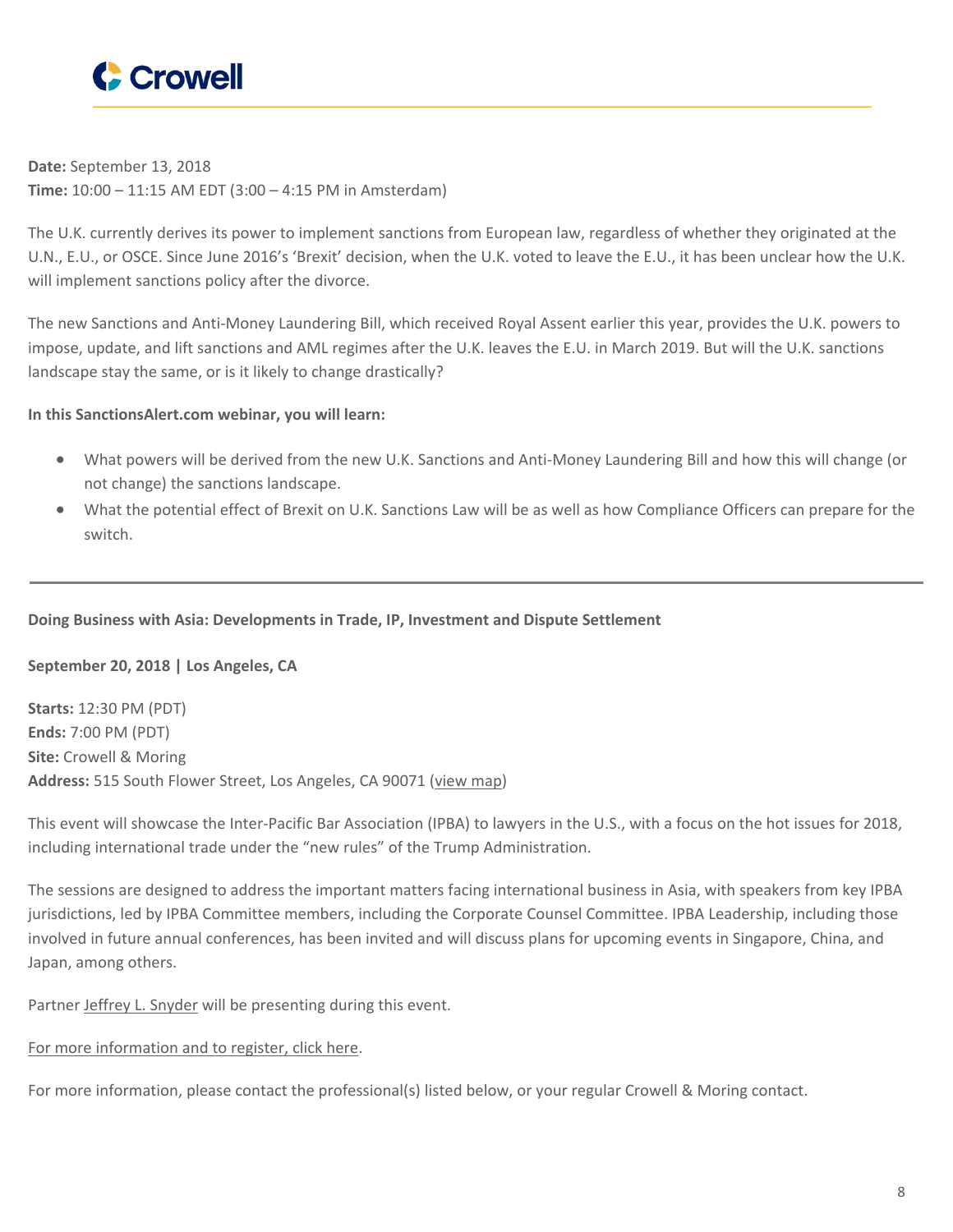

**Jeffrey L. [Snyder](https://www.crowell.com/professionals/Jeffrey-Snyder)** Partner – Washington, D.C. Phone: +1.202.624.2790 Email: [jsnyder@crowell.com](mailto:jsnyder@crowell.com)

**Frances P. [Hadfield](https://www.crowell.com/professionals/Frances-Hadfield)** Counsel – New York Phone: +1.212.803.4040 Email: [fhadfield@crowell.com](mailto:fhadfield@crowell.com)

**[Edward](https://www.crowell.com/professionals/Edward-Goetz) Goetz** Manager, International Trade Services – Washington, D.C. Phone: +1.202.508.8968 Email: [egoetz@crowell.com](mailto:egoetz@crowell.com)

**Daniel [Cannistra](https://www.crowell.com/professionals/Daniel-Cannistra)** Partner – Washington, D.C. Phone: +1.202.624.2902 Email: [dcannistra@crowell.com](mailto:dcannistra@crowell.com)

**Robert [Holleyman](https://www.crowell.com/professionals/Robert-Holleyman)** Partner and C&M International President & CEO – Washington, D.C. Phone: +1.202.624.2505 Email: [rholleyman@crowell.com](mailto:rholleyman@crowell.com)

**Robert L. [LaFrankie](https://www.crowell.com/professionals/Robert-LaFrankie)** Partner – Washington, D.C. Phone: +1.202.624.2868 Email: [rlafrankie@crowell.com](mailto:rlafrankie@crowell.com)

**Ru [Xiao-Graham](https://www.crowell.com/professionals/Ru-Xiao-Graham)** Lead Specialist, Unfair Trade Investigations – Washington, D.C. Phone: +1.202.508.8847 Email: [rxiao-graham@crowell.com](mailto:rxiao-graham@crowell.com)

**[Evan](https://www.crowell.com/professionals/Evan-Yu) Yu** C&M International Associate Director – Washington, D.C.(CMI) Email: [eyu@crowell.com](mailto:eyu@crowell.com)

**Michelle J. [Linderman](https://www.crowell.com/professionals/Michelle-Linderman)** Partner – London Phone: +44.20.7413.1353 Email: [mlinderman@crowell.com](mailto:mlinderman@crowell.com)

**John B. [Brew](https://www.crowell.com/professionals/John-Brew)** Partner – Washington, D.C. Phone: +1.202.624.2720